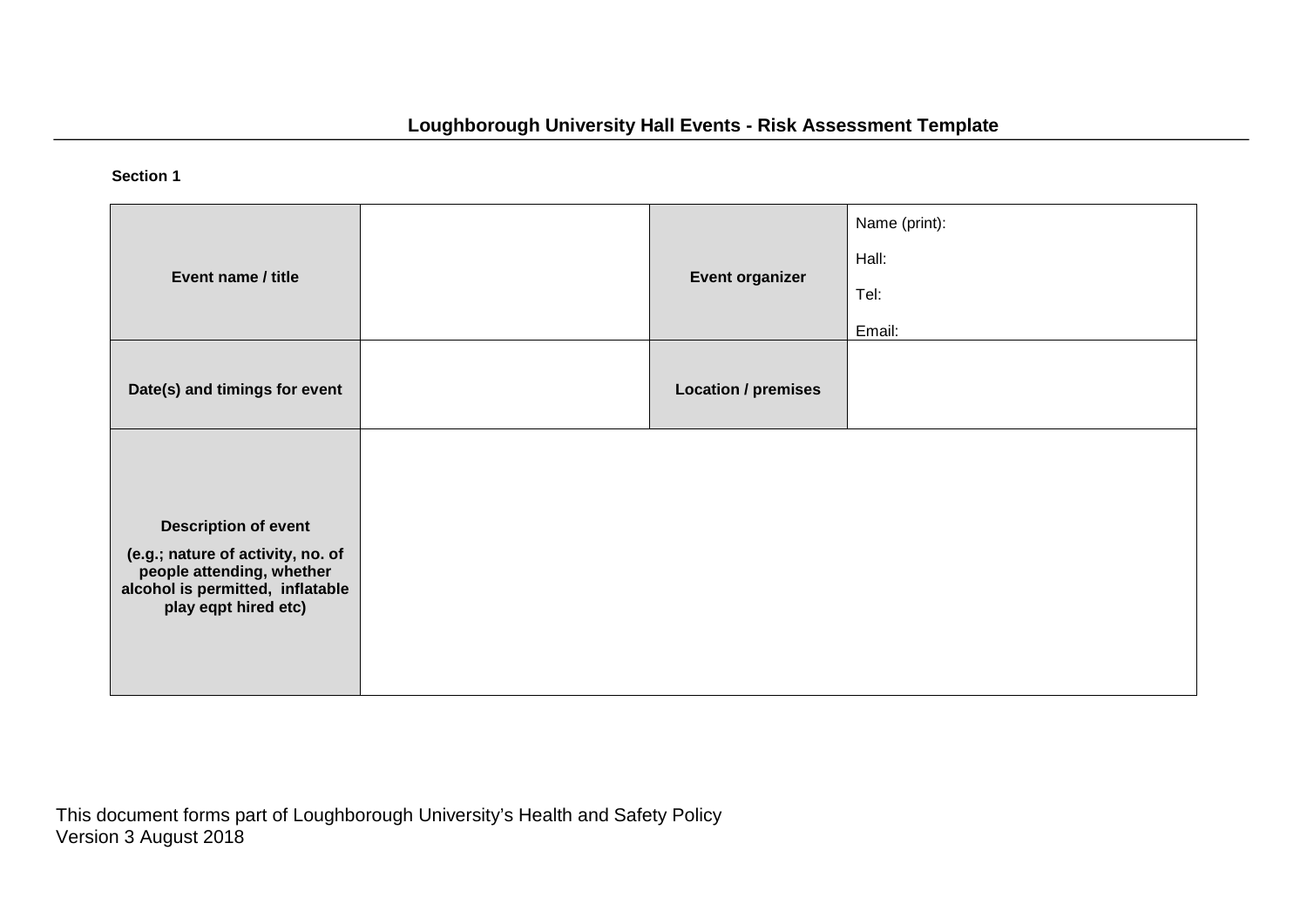## **Loughborough University Hall Events - Risk Assessment Template**

**Section 2**

| <b>Activity</b>                                                     | Significant<br>hazards | Who might be<br>harmed? | How might<br>they be<br>harmed?           | <b>Initial risk</b><br>rating (taking<br>account of<br>existing<br>controls)<br>(LxS - See<br>risk rating<br>guidance) | Risk level tolerable (Y / N)?<br>If not, list additional control measures to bring<br>rating down to tolerable level<br>(See risk rating guidance matrix) | <b>Risk rating</b><br>(LxS - See<br>risk rating<br>guidance) | Is the risk<br>adequately<br>controlled<br>Y/N | Action by whom and by<br>when? |
|---------------------------------------------------------------------|------------------------|-------------------------|-------------------------------------------|------------------------------------------------------------------------------------------------------------------------|-----------------------------------------------------------------------------------------------------------------------------------------------------------|--------------------------------------------------------------|------------------------------------------------|--------------------------------|
|                                                                     |                        |                         |                                           |                                                                                                                        |                                                                                                                                                           |                                                              |                                                |                                |
|                                                                     |                        |                         |                                           |                                                                                                                        |                                                                                                                                                           |                                                              |                                                |                                |
|                                                                     |                        |                         |                                           |                                                                                                                        |                                                                                                                                                           |                                                              |                                                |                                |
|                                                                     |                        |                         |                                           |                                                                                                                        |                                                                                                                                                           |                                                              |                                                |                                |
| Name:<br><b>Event organiser</b><br>Signature:<br>Position:<br>Date: |                        | Approval given by;      | Name:<br>Signature:<br>Position:<br>Date: |                                                                                                                        |                                                                                                                                                           |                                                              |                                                |                                |

This document forms part of Loughborough University's Health and Safety Policy Version 3 August 2018